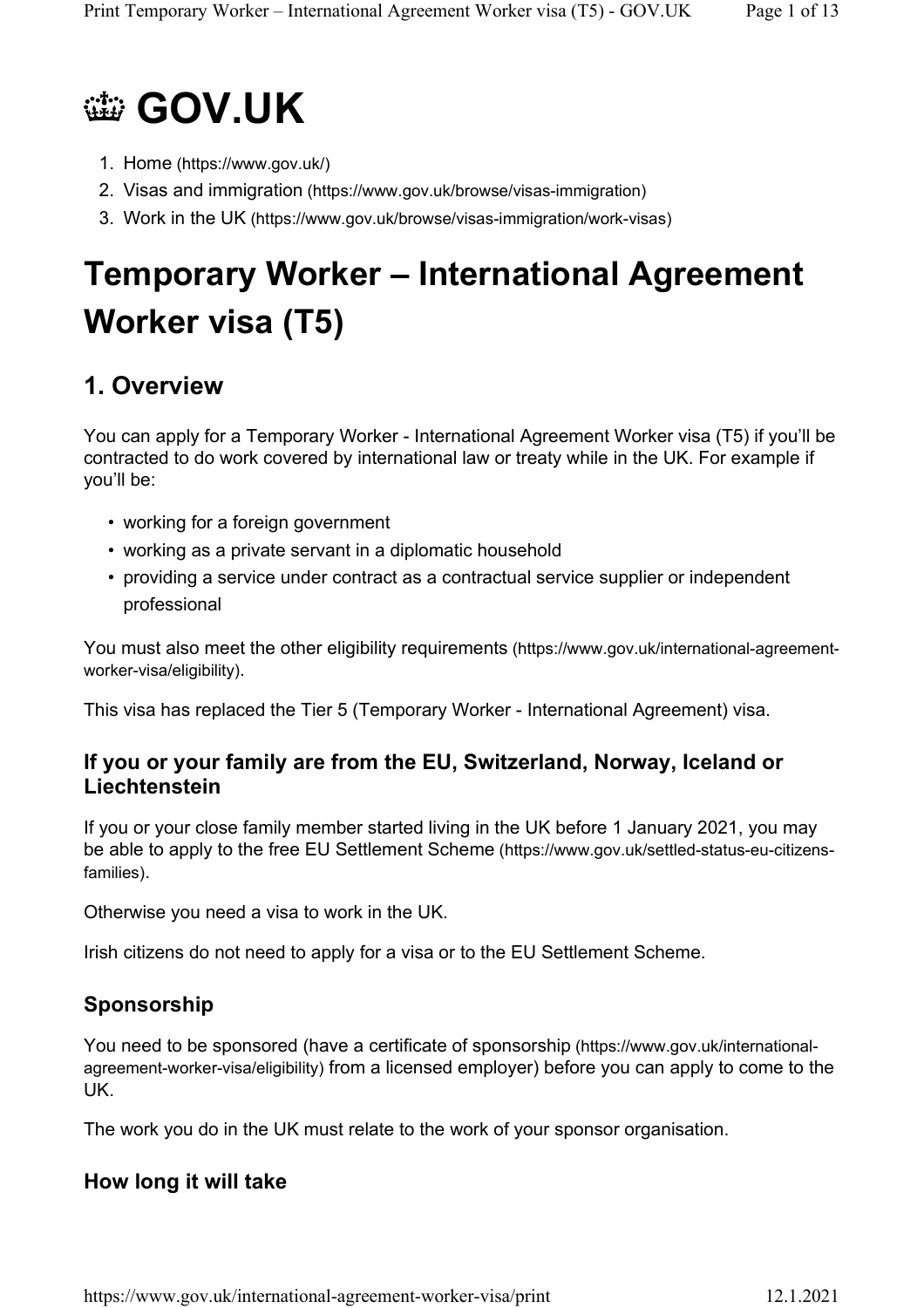The earliest you can apply for a visa is 3 months before the date you're due to start work. This date is on your certificate of sponsorship.

You should get a decision on your visa within 3 weeks when you apply from outside the UK.

Find out about paying for a faster decision (https://www.gov.uk/guidance/visa-decision-waitingtimes-applications-outside-the-uk).

#### **Application fee**

The application fee for each person applying is £244.

The fee is the same whether you're applying from inside or outside the UK.

#### **If you're from an eligible country**

Your application fee will be automatically reduced by £55 if you're from one of the following countries:

Austria, Belgium, Croatia, Republic of Cyprus, Czech Republic, Denmark, Finland, France, Germany, Greece, Hungary, Iceland, Ireland, Italy, Latvia, Luxembourg, Malta, Netherlands, North Macedonia, Norway, Poland, Portugal, Slovakia, Spain, Sweden or Turkey.

This reduction only applies to your visa application. Your partner and children will still need to pay the full application fee.

#### **Healthcare surcharge**

You'll also have to pay the healthcare surcharge (https://www.gov.uk/healthcare-immigrationapplication/pay) as part of your application. Check how much you'll have to pay (https://www.immigration-health-surcharge.service.gov.uk/checker/type) before you apply.

#### **If you're applying to extend or switch in the UK**

You'll need to pay £19.20 to have your biometric information (fingerprints and a photo) taken.

#### **Get a faster decision on your application**

If you're applying to extend or switch in the UK you can pay an extra £500 for the priority service to get a decision within 5 working days.

You can pay an extra £800 for the super priority service to get a decision:

- by the end of the next working day after providing your biometric information if your appointment is on a weekday
- 2 working days after providing your biometric information if your appointment is at the weekend

Working days are Monday to Friday, not including bank holidays.

Once you've got your decision letter, your biometric residence permit will take up to 10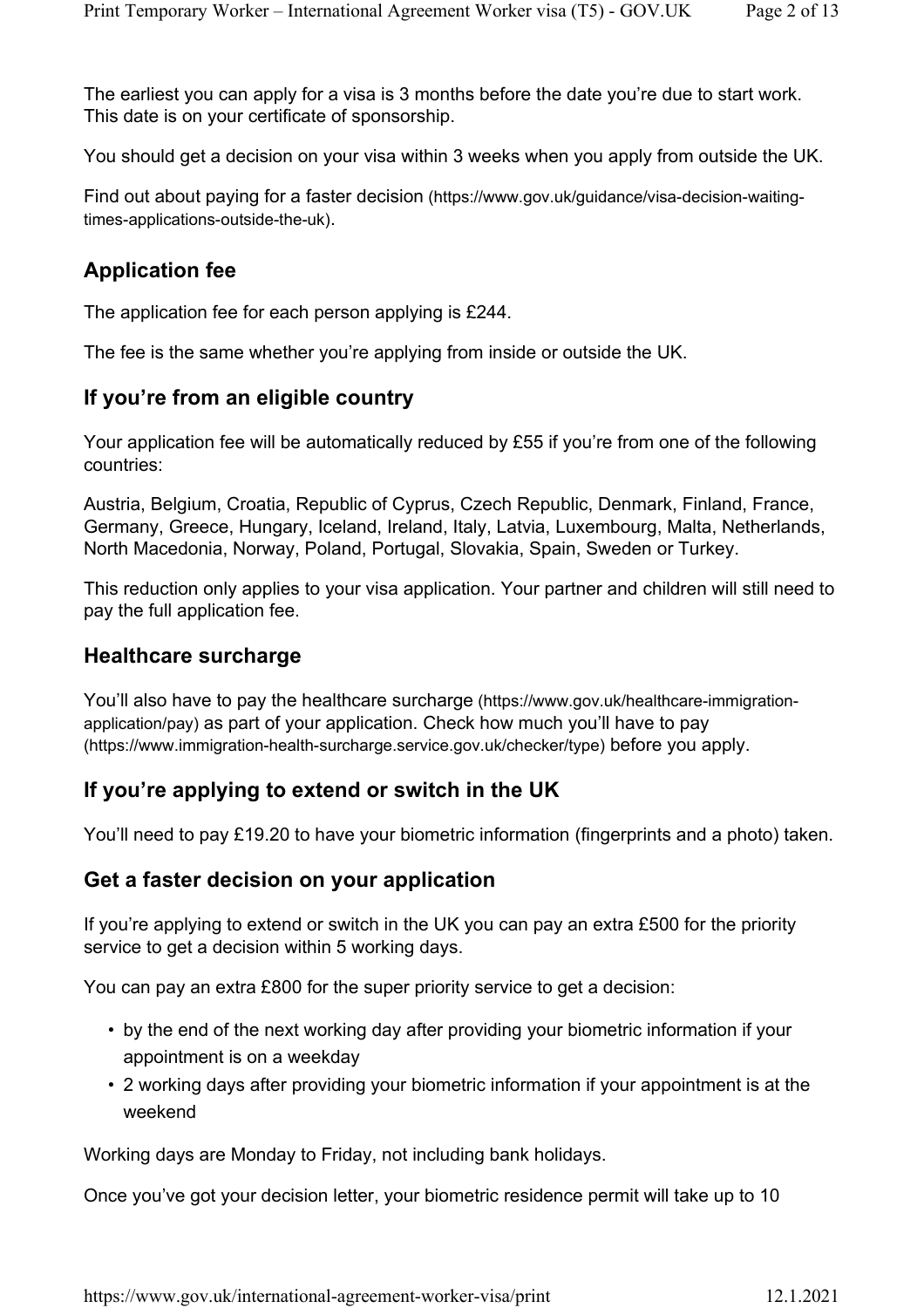working days to arrive.

#### **How long you can stay**

If you're working for a foreign government or as a private servant in a diplomatic household you can stay for 2 years, or the time given on your certificate of sponsorship plus up to 28 days, whichever is shorter.

#### **Providing a service under contract**

You can stay for 6 months in any 12 month period, or the time given on your certificate of sponsorship plus 14 days, whichever is shorter if you are providing a service under contract:

- in a relevant sector as set out in the General Agreement on Trade in Services (http://ec.europa.eu/world/agreements/prepareCreateTreatiesWorkspace/treatiesGeneralData.do? step=0&redirect=true&treatyId=580) (GATS)
- in another services trade agreement under which the United Kingdom has similar commitments

You can stay longer if your work is covered by one of the following agreements:

• UK-EU Trade and Cooperation Agreement

(https://www.gov.uk/government/publications/agreements-reached-between-the-united-kingdomof-great-britain-and-northern-ireland-and-the-european-union) - 12 months or the time given on your certificate of sponsorship plus up to 14 days, whichever is shorter

• Temporary agreement between the Swiss Confederation (Switzerland) and the UK on services mobility (https://www.gov.uk/government/publications/temporary-agreement-betweenthe-swiss-confederation-switzerland-and-the-uk-on-services-mobility) - 12 months in any 24 month period or the time given on your certificate of sponsorship plus up to 14 days, whichever is shorter

#### **When you can enter and leave**

You can enter the UK 14 days before the start date on your certificate of sponsorship.

#### **You may be asked to leave the UK within 60 days if your job finishes early. It's unlikely you'll have to leave if your visa has less than 60 days remaining.**

#### **What you can and cannot do**

You can:

- study for some courses you'll need an Academic Technology Approval Scheme certificate (https://www.gov.uk/academic-technology-approval-scheme)
- work for your sponsor in the job described in your certificate of sponsorship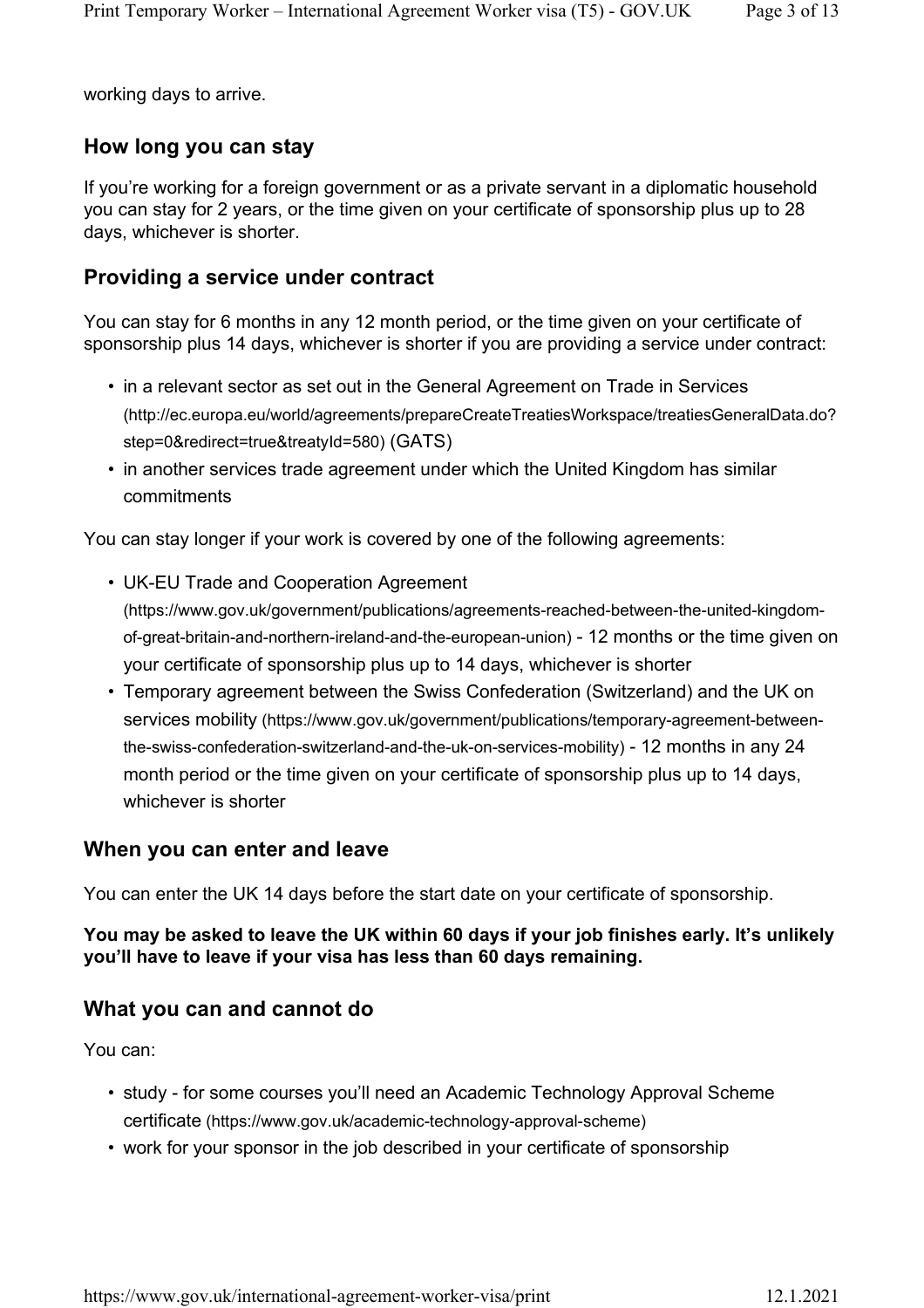- do a second job on the Skilled Worker shortage occupation list (https://www.gov.uk/government/publications/skilled-worker-visa-shortage-occupations) or one in the same sector as your main job for up to 20 hours per week (unless you are a private servant, a contractual service supplier or an independent professional)
- study, as long as it does not interfere with the job you're sponsored for
- travel abroad and return to the UK
- bring your partner and children with you as your 'dependants' (https://www.gov.uk/international-agreement-worker-visa/your-partner-andchildren), if they're eligible

You cannot:

- get public funds (https://www.gov.uk/government/publications/public-funds--2)
- start working before you get your visa

# **2. Eligibility**

You can apply for a Temporary Worker - International Agreement Worker visa (T5) if you have:

- a certificate of sponsorship reference number
- enough money to support yourself in the UK you'll usually need to have at least £1,270 available (unless you're exempt)

#### **Work covered by international law**

Your work in the UK must be any of the following:

- covered by the General Agreement on Trade in Services (http://ec.europa.eu/world/agreements/prepareCreateTreatiesWorkspace/treatiesGeneralData.do? step=0&redirect=true&treatyId=580) (GATS)
- covered by similar agreements between the UK and other countries
- for an overseas government or international organisation
- as a private servant in a diplomatic household or in the household of an employee of an international organisation

#### **Certificate of sponsorship**

A certificate of sponsorship is a unique reference number that holds information about you and your job. It's not an actual certificate or paper document.

Your sponsor will give you the certificate of sponsorship.

Your sponsor will also give you the information they used on your certificate about your job, your working hours for example.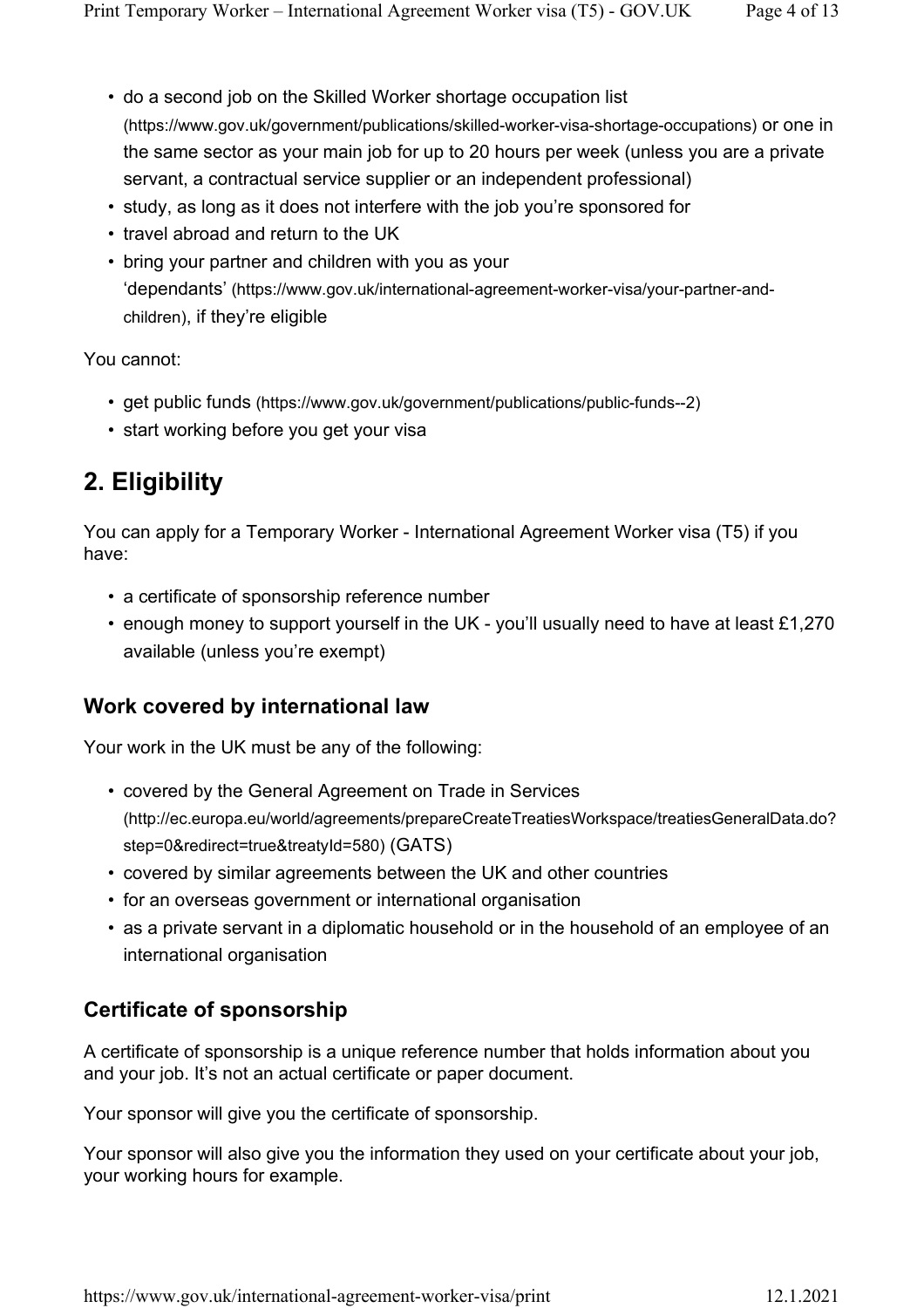Your sponsor must be recognised by the UK government to issue certificates of sponsorship.

Your certificate of sponsorship is valid for 3 months from the date it is assigned to you.

#### **Multiple entry**

Your sponsor can give you a multiple entry certificate of sponsorship so you can leave and return to the UK.

#### **Money to support yourself**

You must have at least £1,270 in your bank account to show you can support yourself in the UK.

You will need to have had the money available for at least 28 days in a row. Day 28 must be within 31 days of applying for this visa.

You'll usually need to show proof of this when you apply (https://www.gov.uk/internationalagreement-worker-visa/documents-you-must-provide), unless either:

- you've been in the UK with a valid visa for at least 12 months
- your employer can cover your costs during your first month in the UK, up to £1,270

Your partner and children will also need to prove they can support themselves while they're in the UK. Check how much they'll need (https://www.gov.uk/international-agreement-workervisa/your-partner-and-children).

Read the guidance on financial evidence (https://www.gov.uk/guidance/financial-evidence-forsponsored-or-endorsed-work-routes) for more information about the money you need and how to prove it.

#### **If your employer can support you instead**

Your certificate of sponsorship must confirm this. Your employer will need to complete the 'sponsor certifies maintenance' section on your certificate. This is under 'Additional data'.

# **3. Documents you must provide**

When you apply you'll need to provide:

- your certificate of sponsorship reference number your employer will give you this
- a valid passport or other document that shows your identity and nationality
- evidence that you have enough personal savings to support yourself in the UK (https://www.gov.uk/international-agreement-worker-visa/eligibility), for example bank statements (unless your certificate of sponsorship shows your employer can support you)
- proof of your relationship with your partner or children (https://www.gov.uk/internationalagreement-worker-visa/your-partner-and-children) if they're applying with you
- your tuberculosis test results (https://www.gov.uk/tb-test-visa) if you're from a country where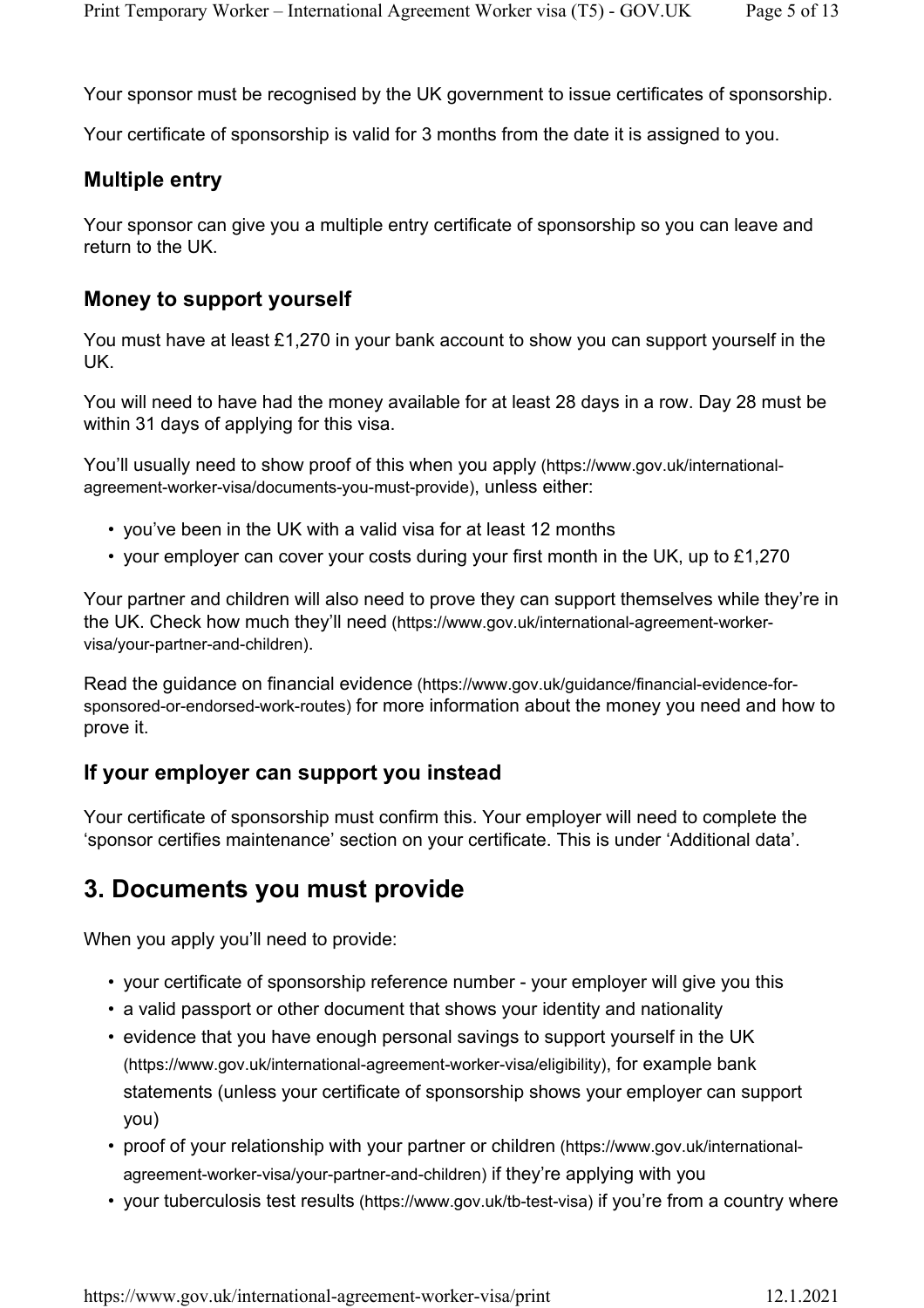you have to take the test

You need a blank page in your passport for your visa.

You'll need to provide a certified translation (https://www.gov.uk/certifying-a-document) of any documents that are not in English or Welsh.

Read the guide for a full list of documents (https://www.gov.uk/government/publications/guidanceon-application-for-uk-visa-under-tier-5-temporary-worker) you can provide.

You may need to provide additional documents depending on your circumstances.

# **4. Apply**

Read the full guidance (https://www.gov.uk/government/publications/guidance-on-application-for-ukvisa-under-tier-5-temporary-worker) before you apply.

#### **Apply from outside the UK**

You must apply online (https://visas-immigration.service.gov.uk/apply-visa-type/tier5) for this visa.

You'll need to have your fingerprints and photograph taken at a visa application centre (https://www.gov.uk/find-a-visa-application-centre) (to get a biometric residence permit) as part of your application.

You'll have to collect your biometric residence permit (https://www.gov.uk/biometric-residencepermits/collect) within 10 days of when you said you'd arrive in the UK (even if you actually arrive at a later date).

Find out how to get your visa decision faster (https://www.gov.uk/guidance/visa-decision-waitingtimes-applications-outside-the-uk) - this depends on what country you're in. Check if your visa application centre offers faster decisions and other services.

#### **Apply from inside the UK**

You can only extend your existing visa (https://www.gov.uk/international-agreement-workervisa/extend-your-visa) or switch to this visa (https://www.gov.uk/international-agreement-workervisa/switch-to-this-visa) if you're already in the UK.

# **5. Extend your visa**

You can apply to extend your Temporary Worker - International Agreement Worker visa (T5).

You should apply before your current visa expires.

#### **Eligibility**

You must be in the UK to extend your visa.

You must continue to meet the eligibility rules (https://www.gov.uk/international-agreement-workervisa/eligibility).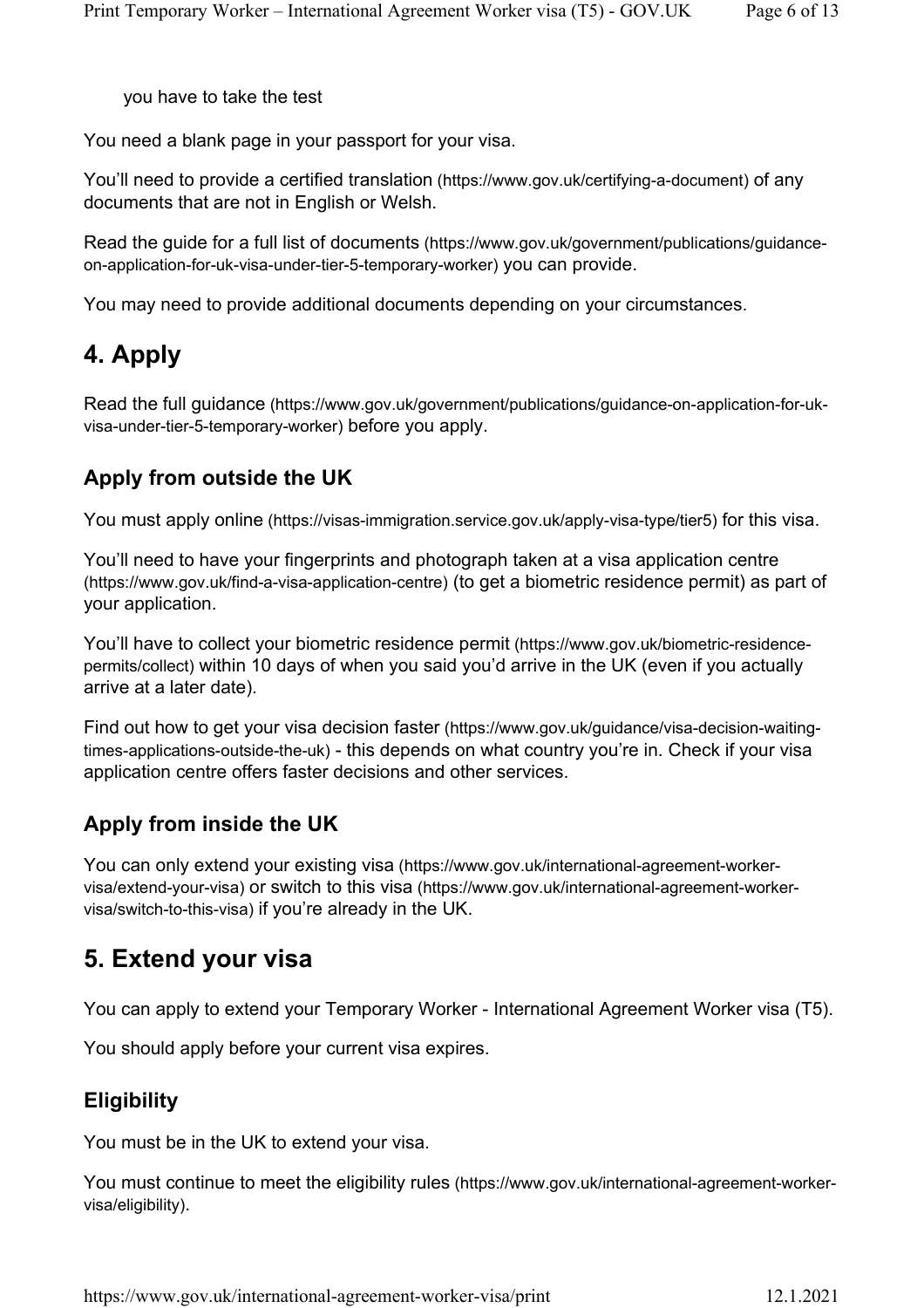#### **How long you can stay**

You can apply to extend your visa for up to 2 years at a time up to a total maximum stay of 6 years if you are working:

- for a foreign government
- as a private servant in a diplomatic household and applied for your visa before 5 April 2012

If you're working as a private servant in a diplomatic household and applied for your visa on or after 5 April 2012 your total maximum stay can only be 5 years or until the last date of your employer's posting, whichever is shorter.

If you're a contractual service supplier or independent professional you can only stay in the UK for a maximum of:

- 12 months if providing a service under the UK-EU Trade and Cooperation Agreement
- 12 months in any 24 month period if providing a service under the Temporary agreement between the Swiss Confederation (Switzerland) and the UK on services mobility
- 6 months in any 12 month period in all other cases

#### **Fees**

Check the fees (https://www.gov.uk/international-agreement-worker-visa) for your visa.

#### **How to extend your visa**

Read the full guidance (https://www.gov.uk/government/publications/guidance-on-application-for-ukvisa-under-tier-5-temporary-worker) before you apply.

You must apply online (https://visas-immigration.service.gov.uk/product/tier-5).

#### **Your partner and children**

You can add your partner and children to your online application - including children who have turned 18 during your stay.

#### **Providing biometric information and supporting documents**

When you apply, you'll be asked to make an appointment at a UK Visa and Citizenship Application Services (UKVCAS) (https://www.gov.uk/ukvcas) service point to provide your biometric information (your fingerprints and a photo).

You'll also need to submit your supporting documents. You can:

- upload them into the online service
- have them scanned at your UKVCAS appointment

You must not travel outside of the UK, Ireland, the Channel Islands or the Isle of Man until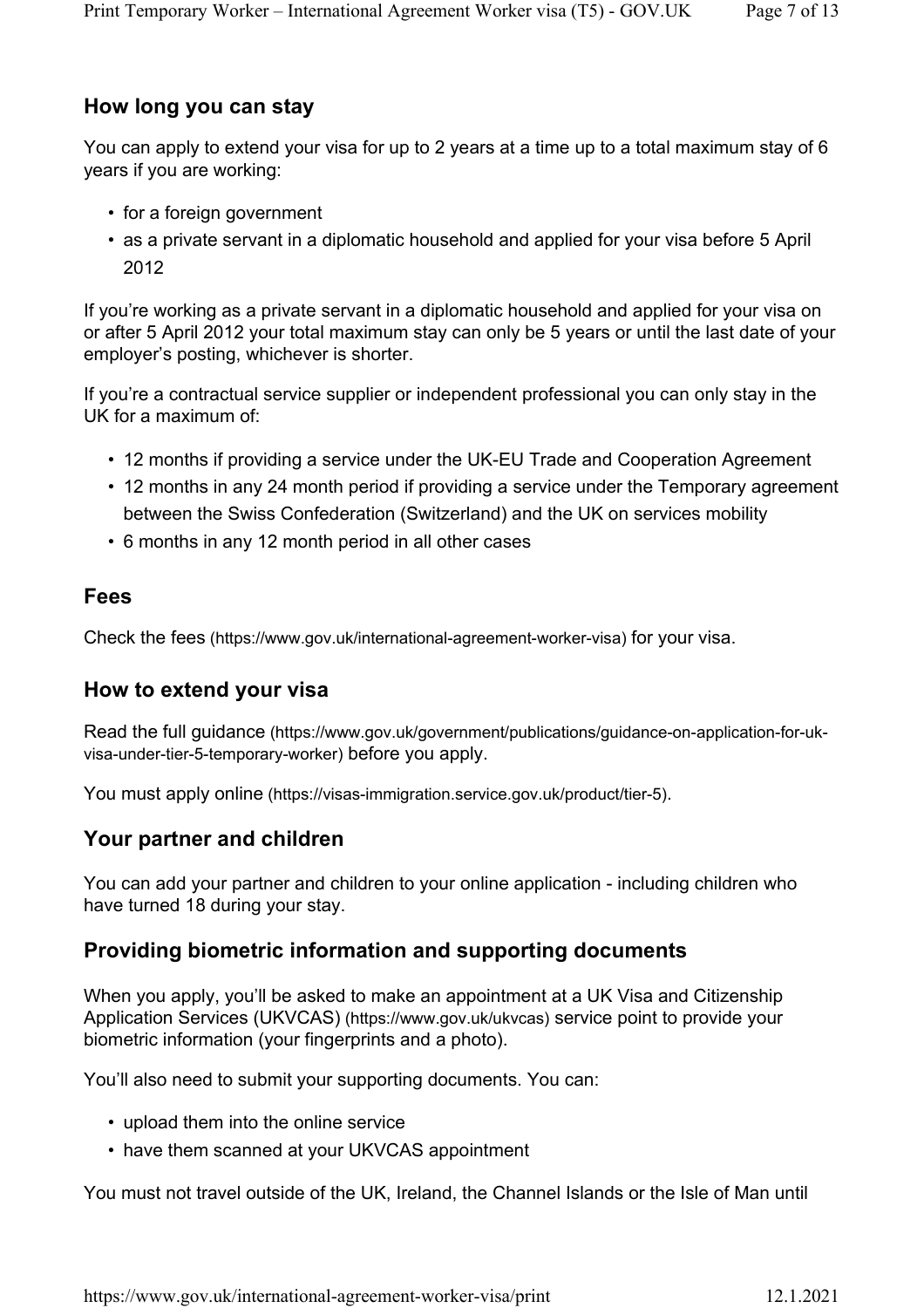you get a decision. Your application will be withdrawn if you do.

#### **How long it takes**

A decision will be made within 8 weeks of your application date if you use the standard service.

If you use the super priority service a decision will be made:

- by the end of the next working day after your UKVCAS (https://www.gov.uk/ukvcas) appointment if your appointment is on a weekday
- 2 working days after your UKVCAS appointment if your appointment is at the weekend

Working days are Monday to Friday, not including bank holidays.

Once you've got your decision letter, your biometric residence permit will take up to 10 working days to arrive.

You'll be contacted if your application is complex and will take longer, for example:

- if your supporting documents need to be verified
- if you need to attend an interview
- because of your personal circumstances, for example you have a criminal conviction

### **6. Switch to this visa**

You can apply to switch into a Temporary Worker - International Agreement Worker visa (T5) while you are in the UK if you want to continue working for your current employer and you:

- have a work permit
- work for an overseas government or international organisation

You should apply before your current visa expires.

#### **How long you can stay**

You can stay for 2 years or the time given on your certificate of sponsorship plus up to 28 days, whichever is shorter.

#### **Fees**

Check the fees (https://www.gov.uk/international-agreement-worker-visa) for your visa.

#### **How to switch your visa**

You must apply online (https://visas-immigration.service.gov.uk/product/tier-5).

#### **Your partner and children**

https://www.gov.uk/international-agreement-worker-visa/print 12.1.2021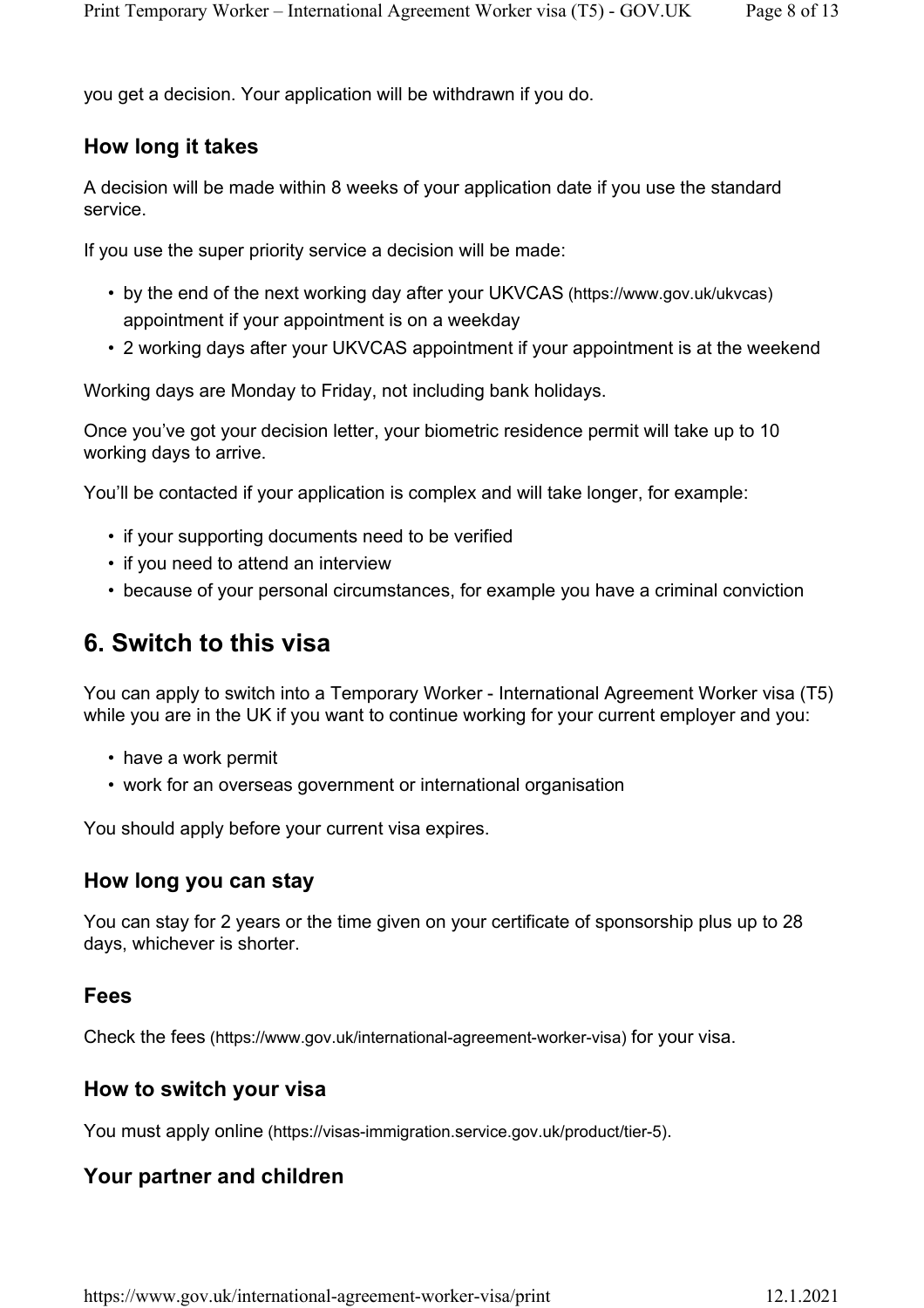You can add your partner and children to your online application - including children who have turned 18 during your stay.

#### **Providing biometric information and supporting documents**

When you apply, you'll be asked to make an appointment at a UK Visa and Citizenship Application Services (UKVCAS) (https://www.gov.uk/ukvcas) service point to provide your biometric information (your fingerprints and a photo).

You'll also need to submit your supporting documents. You can:

- upload them into the online service
- have them scanned at your UKVCAS appointment

You must not travel outside of the UK, Ireland, the Channel Islands or the Isle of Man until you get a decision. Your application will be withdrawn if you do.

#### **How long it takes**

A decision will be made within 8 weeks of your application date if you use the standard service.

If you use the super priority service a decision will be made:

- by the end of the next working day after your UKVCAS (https://www.gov.uk/ukvcas) appointment if your appointment is on a weekday
- 2 working days after your UKVCAS appointment if your appointment is at the weekend

Working days are Monday to Friday, not including bank holidays.

Once you've got your decision letter, your biometric residence permit will take up to 10 working days to arrive.

You'll be contacted if your application is complex and will take longer, for example:

- if your supporting documents need to be verified
- if you need to attend an interview
- because of your personal circumstances, for example you have a criminal conviction

# **7. Your partner and children**

Your partner and children can apply to join you or to stay in the UK as your 'dependants' if they're eligible. If their application is successful, their visa will end on the same date as yours.

#### **Your relationship**

A dependant partner or child is any of the following:

• your husband, wife, civil partner or unmarried partner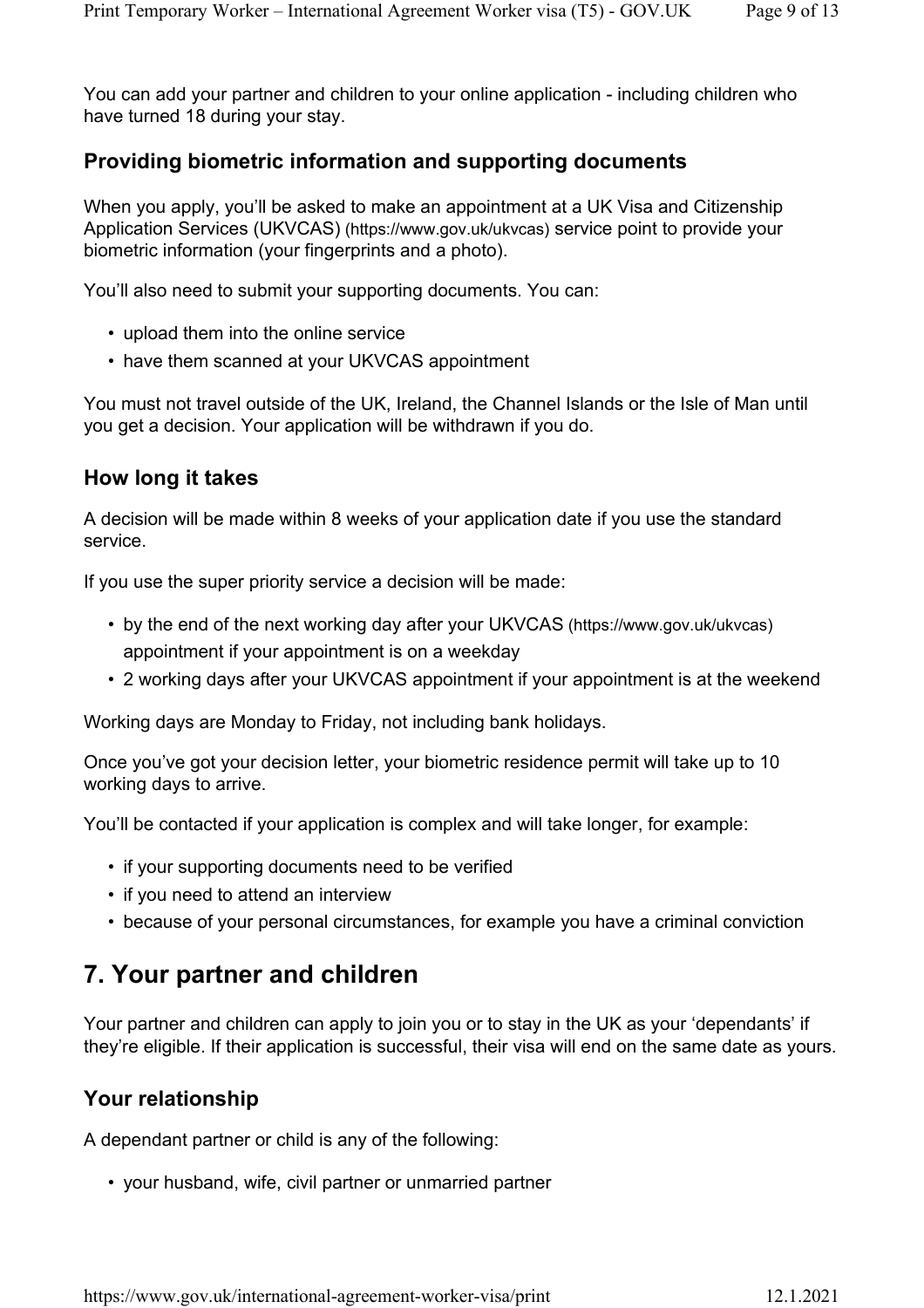- your child under 18 including if they were born in the UK during your stay
- your child over 18 if they're currently in the UK as your dependant

You'll need to provide evidence of your relationship when you apply.

#### **Your partner**

You must be able to prove that either:

- you're in a civil partnership or marriage that's recognised in the UK
- you've been living together in a relationship for at least 2 years when you apply

### **If your child is 16 or over**

They must:

- live with you (unless they're in full-time education at boarding school, college or university)
- not be married, in a civil partnership or have any children
- be financially supported by you

If your child lives with you, you'll need to provide evidence of their address such as:

- a bank statement
- credit card bills
- driving licence
- NHS registration document
- an official letter from their university or college

#### **Money they need to support themselves**

Your partner and children must have a certain amount of money available to support themselves while they're in the UK.

You - or your partner or child - will need:

- £285 for your partner
- £315 for one child
- £200 for each additional child

#### **Example**

You - or your partner or child - would need to have £600 to bring your partner and one child with you to the UK (£285 for your partner and £315 for your child).

You would also need to have £1,270 available to support yourself for your own application.

You - or your partner or child - will need to have had the money available for at least 28 days in a row. Day 28 must be within 31 days of you or them applying for this visa.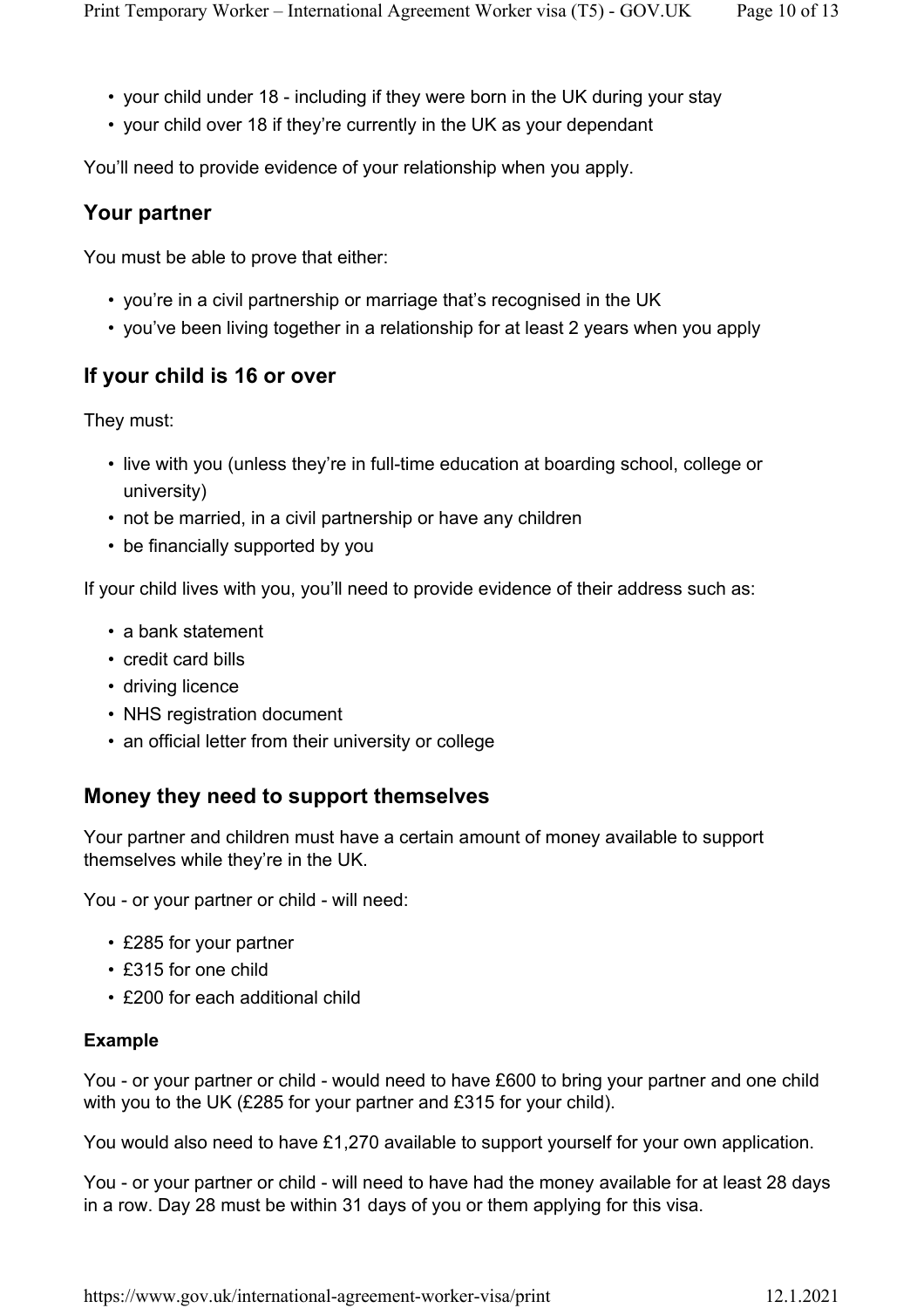You'll usually need to show proof of this when they apply (https://www.gov.uk/internationalagreement-worker-visa/documents-you-must-provide), unless either:

- you have all been in the UK with a valid visa for at least 12 months
- your employer can cover your family's costs during your first month in the UK this must be confirmed on your certificate of sponsorship

If your partner or child is applying at a different time to you, they'll only need to prove they have enough money to support themselves if they have been in the UK for less than 1 year.

### **Apply from outside the UK**

Your partner and children must apply online (https://visas-immigration.service.gov.uk/apply-visatype/dependant).

Each family member will need to complete a separate application and pay the visa fee (https://www.gov.uk/international-agreement-worker-visa).

They'll also need your application number - you'll get this when you apply. This number is called a Global Web Form (GWF) or a Unique Application Number (UAN). You'll find it on emails and letters from the Home Office about your application.

#### **Proving their identity**

As part of their application, your partner and children will need to have their fingerprints and photograph taken at a visa application centre (https://www.gov.uk/find-a-visa-application-centre). They may need to travel to get to their nearest centre (this could be in another country).

The visa application centre may need to keep their passport and documents while they process their application.

#### **How long it takes to get a decision**

Once they've applied online, proved their identity and provided their documents, they'll usually get a decision within 3 weeks.

They may be able to pay to get their visa faster - check with the visa application centre.

#### **Apply from inside the UK (extend or switch their visa)**

You can include your partner and children on your application to extend (https://www.gov.uk/international-agreement-worker-visa/extend-your-visa) or switch to this visa (https://www.gov.uk/international-agreement-worker-visa/switch-to-this-visa). This includes children who were born or have turned 18 during your stay.

If you cannot apply at the same time, your partner or child can apply to extend or switch their visas at a later date. This must be before their current visa expires.

Your partner or children cannot apply to switch to your visa as your dependants if they are currently in the UK: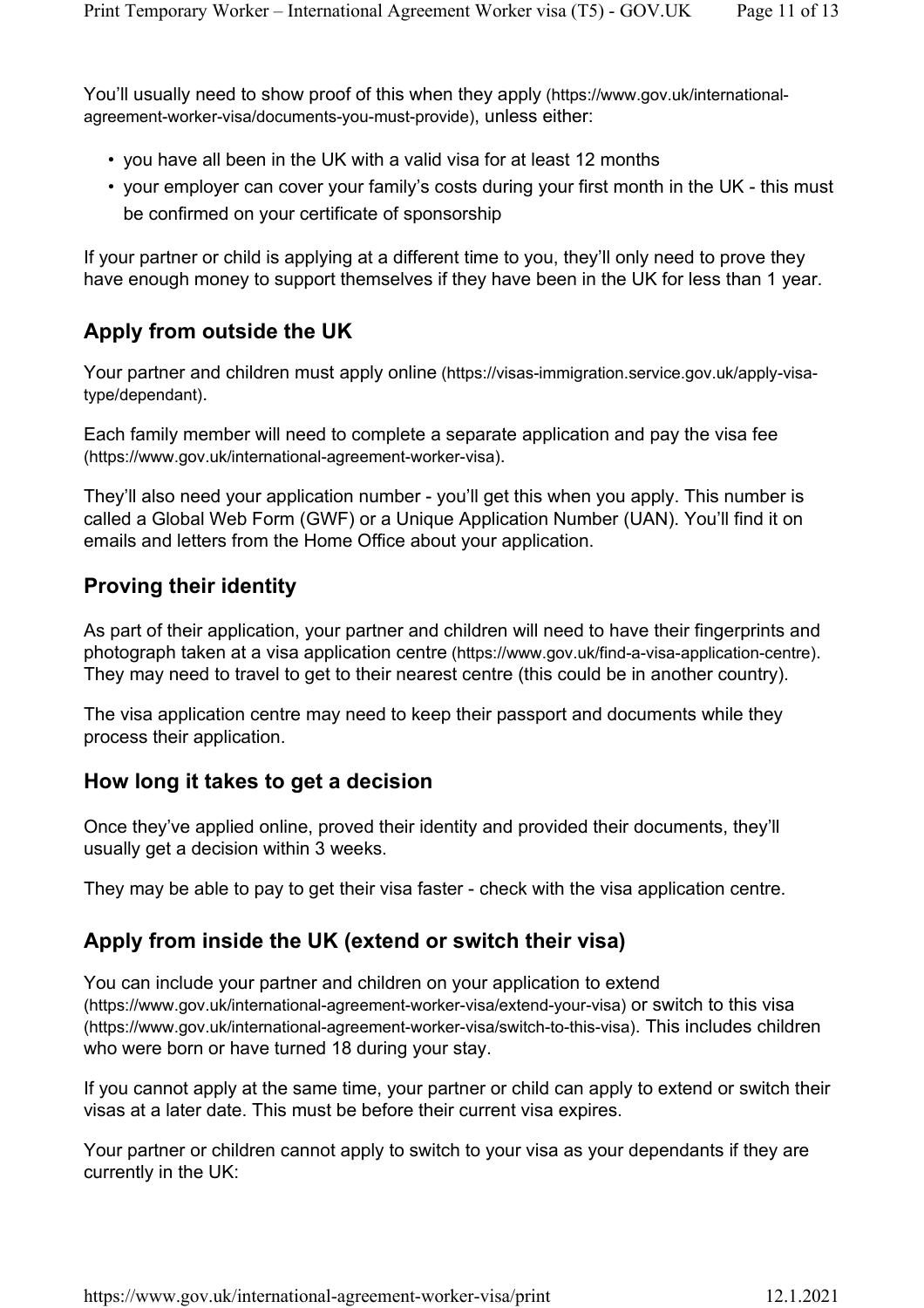- on a visit visa
- on a short-term student visa
- on a Parent of a Child Student visa
- on a seasonal worker visa
- on a domestic worker in a private household visa
- on immigration bail (https://www.gov.uk/bail-immigration-detainees)
- because they were given permission to stay outside the immigration rules (https://www.gov.uk/government/publications/chapter-1-section-14-leave-outside-the-immigrationrules), for example on compassionate grounds

# **How to apply**

Your partner and children must apply online to either:

- extend or switch as a partner (https://visas-immigration.service.gov.uk/product/pbs-dependantpartner)
- extend or switch as a child (https://visas-immigration.service.gov.uk/product/pbs-dependantchild)

They'll need your application number - you'll get this when you apply. This number is called a Global Web Form (GWF) or a Unique Application Number (UAN). You'll find it on emails and letters from the Home Office about your application.

# **Proving their identity**

As part of their application, your partner and children will need to have their fingerprints and photograph taken at a UK Visa and Citizenship Application Services (UKVCAS) (https://www.gov.uk/ukvcas) service point.

They must not travel outside of the UK, Ireland, the Channel Islands or the Isle of Man until they get a decision. Their application will be withdrawn if they do.

# **How long it takes to get a decision**

Once they've applied online, proved their identity and provided their documents, they'll usually get a decision within 8 weeks.

They may be able to pay to get a faster decision - they'll be told if they can when they apply.

# **Children born in the UK**

If you have a child while you're in the UK, they do not automatically become a British citizen (https://www.gov.uk/british-citizenship).

You can apply online for their visa as your dependant (https://visasimmigration.service.gov.uk/product/pbs-dependant-child). You must do this if you want to travel in and out of the UK with your child.

You'll need to provide a full UK birth certificate for each child, showing the names of both